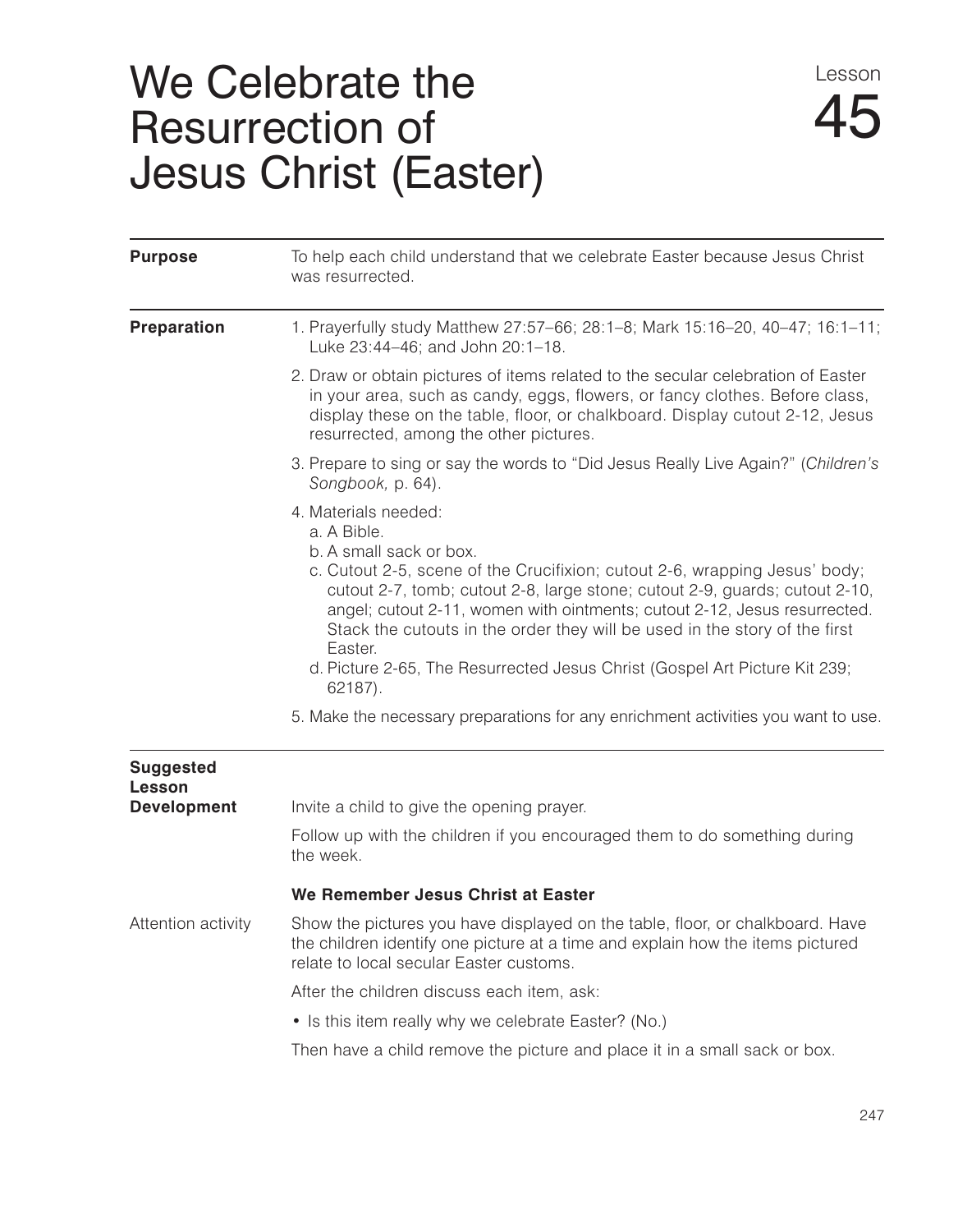Continue discussing the pictures until only the cutout of Jesus Christ remains.

• Is this really why we celebrate Easter? (Yes.)

Remind the children that Jesus Christ is the real reason we celebrate Easter. Jesus did something very wonderful for us on the first Easter.

## **Jesus Christ Was Resurrected on the First Easter**

Scripture story Tell in your own words the story of the first Easter (see Matthew 27:57–66; 28:1–8; with cutouts Mark 15:16–20, 40–47; 16:1–11; Luke 23:44–46; and John 20:1–18). Let the children take turns holding up the appropriate cutouts as you tell the story. If the children know the story, let them help you tell it.

Have a child hold up cutout 2-5, scene of the Crucifixion.

Explain that the wicked people who did not like Jesus Christ had finally obtained permission from their leaders to put him to death. These people beat Jesus and made fun of him. They took him to a hill outside the city and nailed him to a cross.

Have the child put down the cutout of the Crucifixion, and have another child hold up cutout 2-6, wrapping Jesus' body.

Explain that after Jesus died, his friends showed their love for him by taking care of his body. Carefully they took it down from the cross. They wrapped it in clean, new cloth and put it in a tomb, which is a small cave or a room carved out of a rock in the hillside.

Have the child put down the cutout of wrapping Jesus' body, and have other children hold up cutout 2-7, tomb, and cutout 2-8, large stone.

Explain that after Jesus' friends laid his body in the tomb, they rolled a large stone over the doorway.

• How do you think Jesus' friends felt that evening?

Have a child hold up cutout 2-9, guards.

Tell the children that later some of the Savior's enemies placed guards at the tomb. They did this because Jesus had told the people that he would be resurrected in three days. His enemies did not believe he would be resurrected. They thought Jesus' friends would hide his body and say he was alive again.

Have a child hold up cutout 2-10, angel.

Explain that on the morning of the third day an angel came and rolled away the stone at the entrance to the tomb. The guards were very frightened, and they fell down as if they were dead.

Have the children put down the cutouts of the guards and the large stone, and have another child hold up cutout 2-11, women with ointments.

Tell the children that on the same day, which was Sunday, some women who were Jesus' friends went to the tomb. They brought spices to put on Jesus' body. This was something people at that time did to show love and respect for the person who had died.

Explain that the women wondered how they would move the heavy stone from the tomb. But when they arrived at the tomb, they saw that the stone was rolled away and Jesus' body was gone. Near the tomb they saw an angel.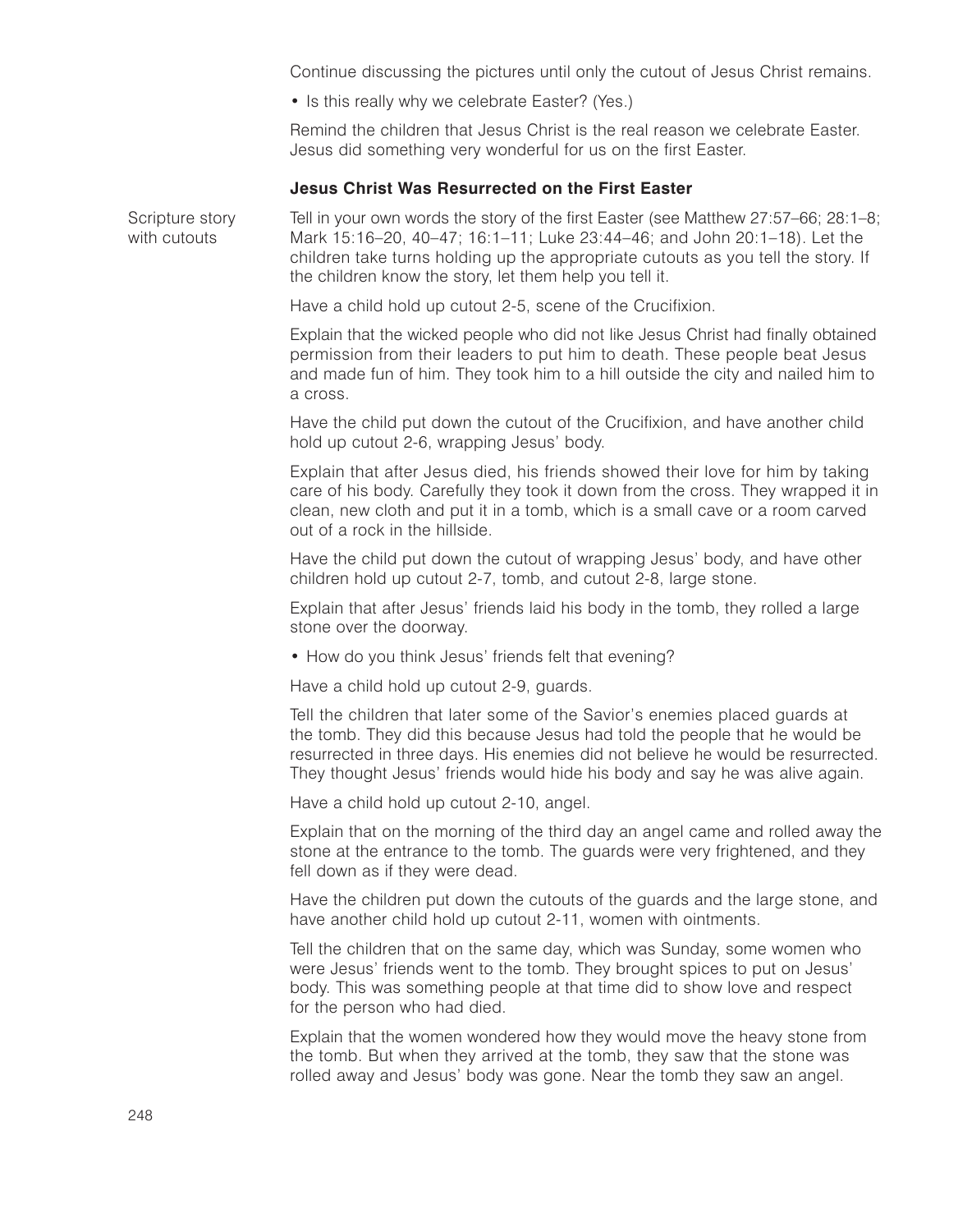|                 | • How do you think the women felt when they saw that the Savior's body<br>was gone?                                                                                                                                                                                                                                                                                           |
|-----------------|-------------------------------------------------------------------------------------------------------------------------------------------------------------------------------------------------------------------------------------------------------------------------------------------------------------------------------------------------------------------------------|
|                 | • How do you think they felt when they saw the angel?                                                                                                                                                                                                                                                                                                                         |
| Scripture       | Read aloud from Matthew 28:5–6 what the angel said to the women.                                                                                                                                                                                                                                                                                                              |
|                 | Explain that the angel also told the women to go quickly and tell the disciples<br>that Jesus Christ had risen from the dead (see Matthew 28:7).                                                                                                                                                                                                                              |
|                 | Have the children put down all the cutouts, and have another child hold up<br>cutout 2-12, Jesus resurrected.                                                                                                                                                                                                                                                                 |
|                 | Explain that the women did go tell the other disciples, and later the other<br>disciples saw Jesus. He was alive again.                                                                                                                                                                                                                                                       |
|                 | • How do you think the disciples felt when they knew that Jesus Christ was<br>alive again?                                                                                                                                                                                                                                                                                    |
| Review activity | Place all the cutouts face down on the table or floor. Have the children take<br>turns choosing a cutout and telling the applicable part of the story of Jesus'<br>resurrection.                                                                                                                                                                                              |
|                 | We Are Reminded at Easter That We Will Be Resurrected                                                                                                                                                                                                                                                                                                                         |
| Teacher         | Display picture 2-65, The Resurrected Jesus Christ.                                                                                                                                                                                                                                                                                                                           |
| presentation    | Explain that when Jesus Christ died, his spirit left his physical body and went<br>to heaven. After three days, his spirit came back into his physical body and his<br>physical body was alive again. We call this being resurrected. Have the children<br>say resurrected aloud several times.                                                                               |
|                 | Explain that Jesus was the first of Heavenly Father's children to be resurrected.<br>Because he was resurrected, we will all be resurrected too. We may not be<br>resurrected just three days after we die, as Jesus was, but someday we will<br>be resurrected.                                                                                                              |
| Story           | Tell a story about a child who was happy when she thought about Jesus Christ<br>and his resurrection. You may want to use the following story:                                                                                                                                                                                                                                |
|                 | Carmen liked to play in her yard near the garden of her neighbor, Brother<br>Schmidt. Often while Brother Schmidt worked in his garden, Carmen would<br>talk to him. They became good friends.                                                                                                                                                                                |
|                 | One day Carmen's mother told her that because Brother Schmidt was very old,<br>he had died. His spirit had left his physical body, and his physical body was no<br>longer alive.                                                                                                                                                                                              |
|                 | Carmen knew she would miss Brother Schmidt, but her mother reminded her<br>of the Easter story. Carmen remembered the story of Jesus' resurrection. She<br>knew that Jesus said we would all be resurrected and live again after we die.<br>Carmen knew that Brother Schmidt would be resurrected too. She was happy<br>that Jesus made it possible for us to be resurrected. |
| Discussion      | Explain that we refer to the day Jesus Christ was resurrected as the first Easter.<br>All over the world, people who love Jesus celebrate his resurrection on Easter.                                                                                                                                                                                                         |
|                 | • Why do we feel happy at Easter? (We know that we and all our loved ones will<br>be resurrected as Jesus was.)                                                                                                                                                                                                                                                               |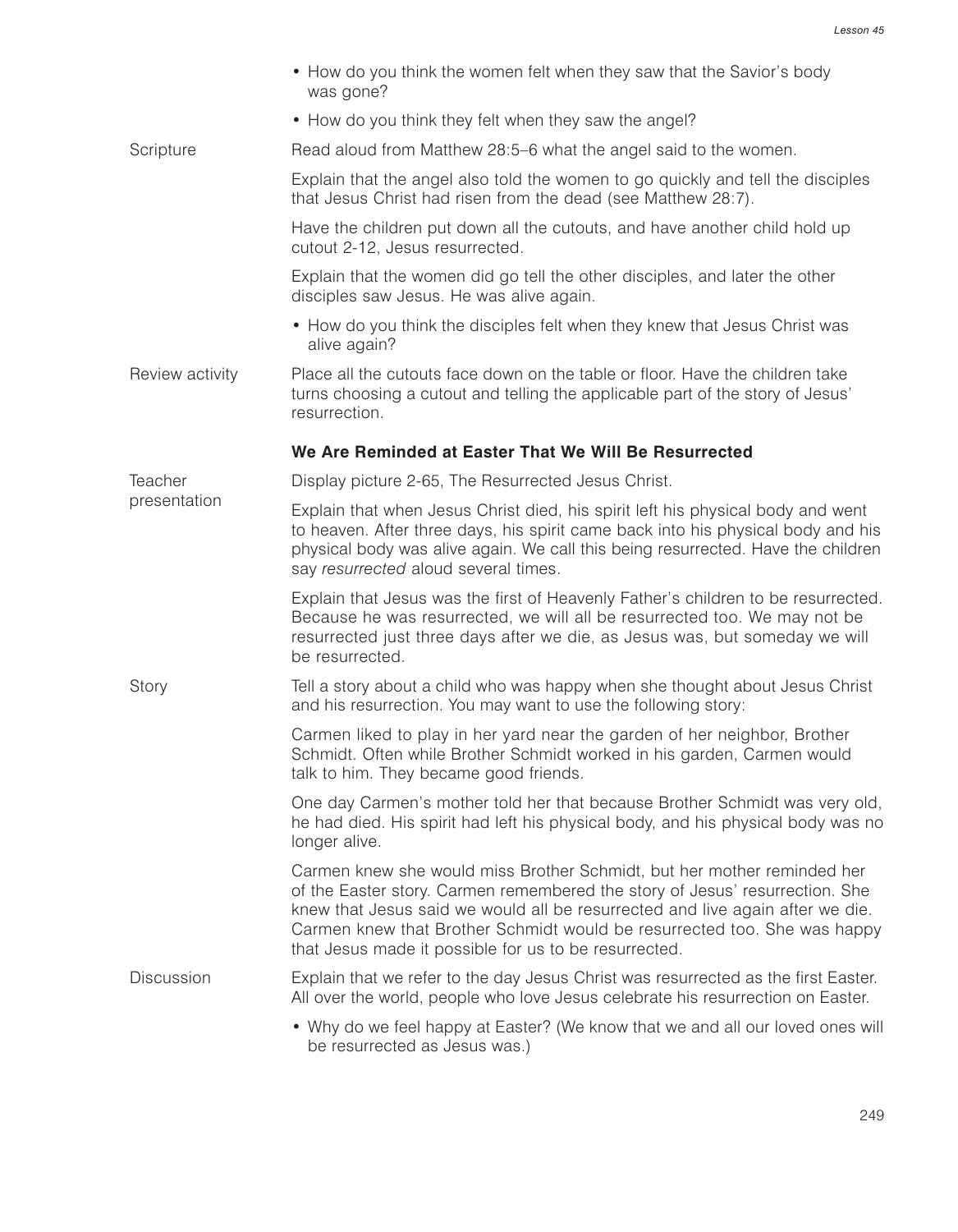|                                        | • What are some things we can do to remember Jesus Christ and show our<br>happiness at Easter time? (Answers may include talking about Jesus at<br>home, singing songs about Jesus with our families, and having special<br>Easter lessons, programs, and songs at church.)                                    |
|----------------------------------------|----------------------------------------------------------------------------------------------------------------------------------------------------------------------------------------------------------------------------------------------------------------------------------------------------------------|
|                                        | <b>Summary</b>                                                                                                                                                                                                                                                                                                 |
| Song                                   | Have the children stand and sing or say the words to "Did Jesus Really Live<br>Again?" Help them do the actions indicated:                                                                                                                                                                                     |
|                                        | Did Jesus really live again (hold hands out with palms up)?<br>Yes, when the third day came (hold up three fingers),<br>He wakened and he left the tomb (walk in place);<br>He called Mary's name (cup hands around mouth).                                                                                    |
|                                        | Did Jesus come to those he loved (put hands over heart)?<br>Yes, people touched his feet (bend over and touch feet),<br>And of the fish and honeycomb<br>He did truly eat (pantomime eating).                                                                                                                  |
|                                        | And there were nailprints in his hands (point to hand)<br>And a spear wound in his side (point to side).<br>Did Jesus really live again<br>After he had died (hold hands out with palms up)?<br>Oh yes! And so shall I (nod head)!                                                                             |
| Testimony                              | Bear your testimony of the resurrection of Jesus Christ. Tell the children how<br>you feel knowing that someday you and your loved ones will be resurrected.                                                                                                                                                   |
|                                        | Encourage the children to talk about Jesus Christ's resurrection with their families.                                                                                                                                                                                                                          |
|                                        | Invite a child to give the closing prayer.                                                                                                                                                                                                                                                                     |
| <b>Enrichment</b><br><b>Activities</b> | Choose from the following activities those that will work best for the children in<br>your class. You can use them in the lesson itself or as a review or summary. For<br>additional guidance, see "Class Time" in "Helps for the Teacher."                                                                    |
|                                        | 1. Read the picture story "The First Easter" (found at the end of the lesson) with<br>the children. At the appropriate places, help the children fill in the words<br>represented by the pictures. If possible, you may want to make a copy of the<br>story for each child.                                    |
|                                        | 2. Bring a picture of a family member or friend of yours who has died. Show<br>the picture to the children and talk about some of the things you did with this<br>person and why you admire and love him or her. Express how you feel about<br>knowing that you will be able to see this person again someday. |
|                                        | 3. Give each child a piece of paper labeled We Will Live Again. Give the children<br>crayons and ask them to draw pictures of loved ones who have died or of<br>their families. Let the children tell the other class members about their pictures.                                                            |
|                                        | Remind the children that because Jesus Christ was resurrected, we will all be<br>resurrected after we die. All our loved ones will also be resurrected someday.                                                                                                                                                |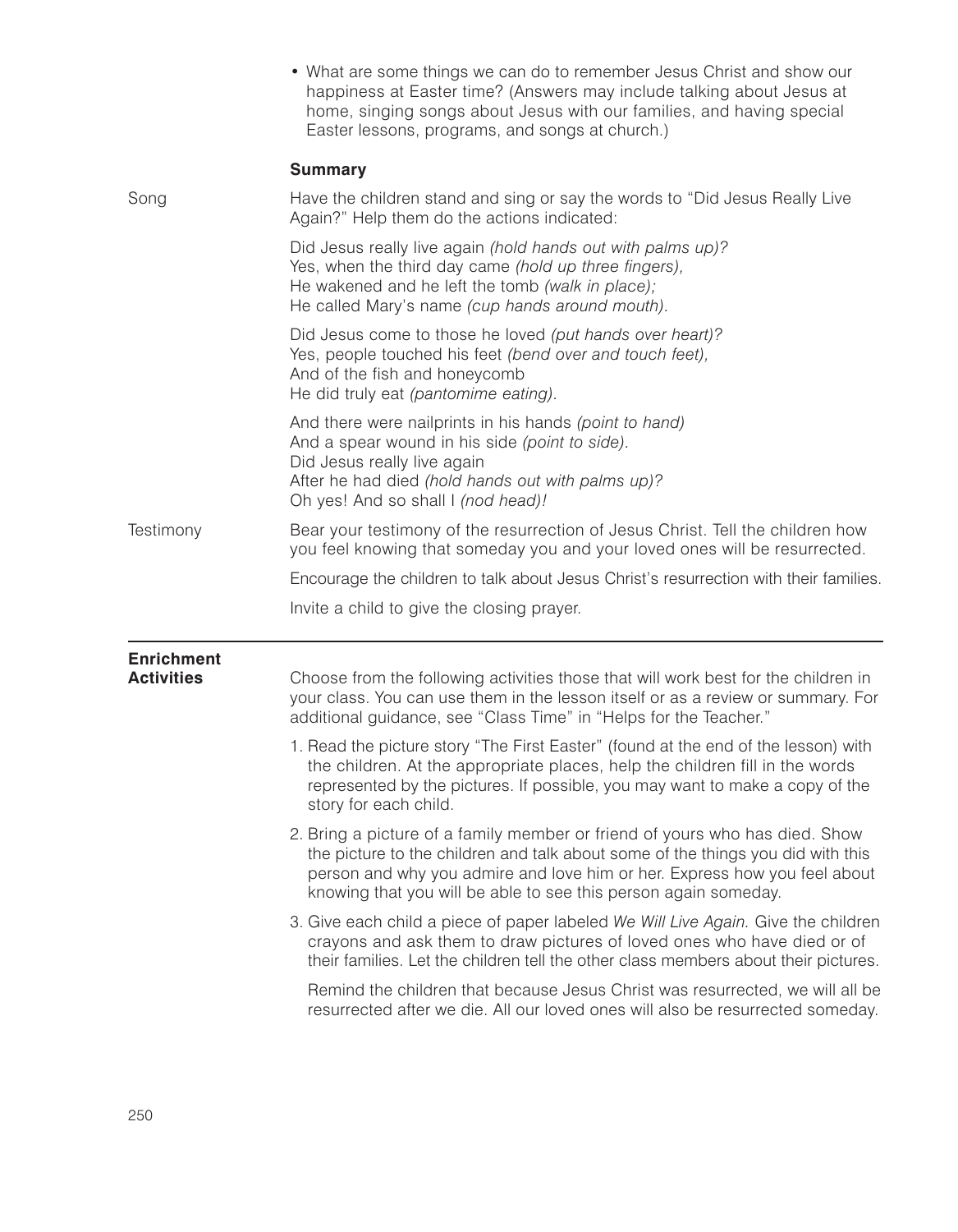- 4. Discuss with the children any physical or mental disabilities they are familiar with or have observed. Help the children understand that when we are resurrected, our bodies will be perfect (see Alma 40:23). No one will have any disabilities. Discuss how wonderful that will be.
- 5. Sing or say the words to "Jesus Has Risen" (*Children's Songbook,* p. 70) with the children.

Jesus has risen, Jesus, our friend. Joy fills our hearts; He lives again. Praises we sing to him, This Eastertime. Jesus has risen, Savior divine. Jesus has risen, Savior divine!